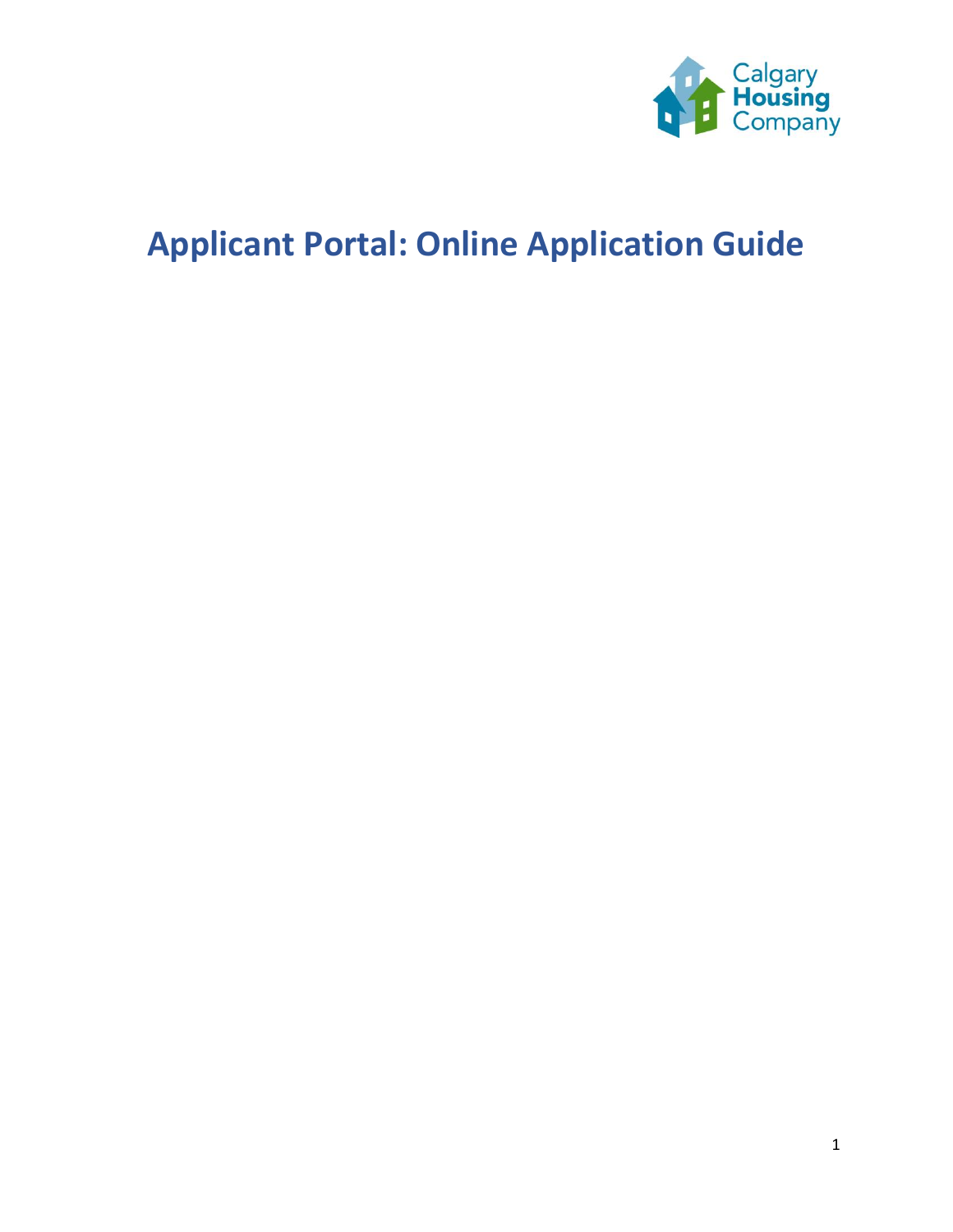

# **Applicant Portal: Online Application Guide**

This Online Application Guide will provide you with step-by-step instructions to submit an online application for housing with Calgary Housing Company.

If you need help, contact us at chccustomerservice@calgary.ca or give us a call at (587) 390-1200 or visit our website at Home | Calgary Housing Company

# Table of Contents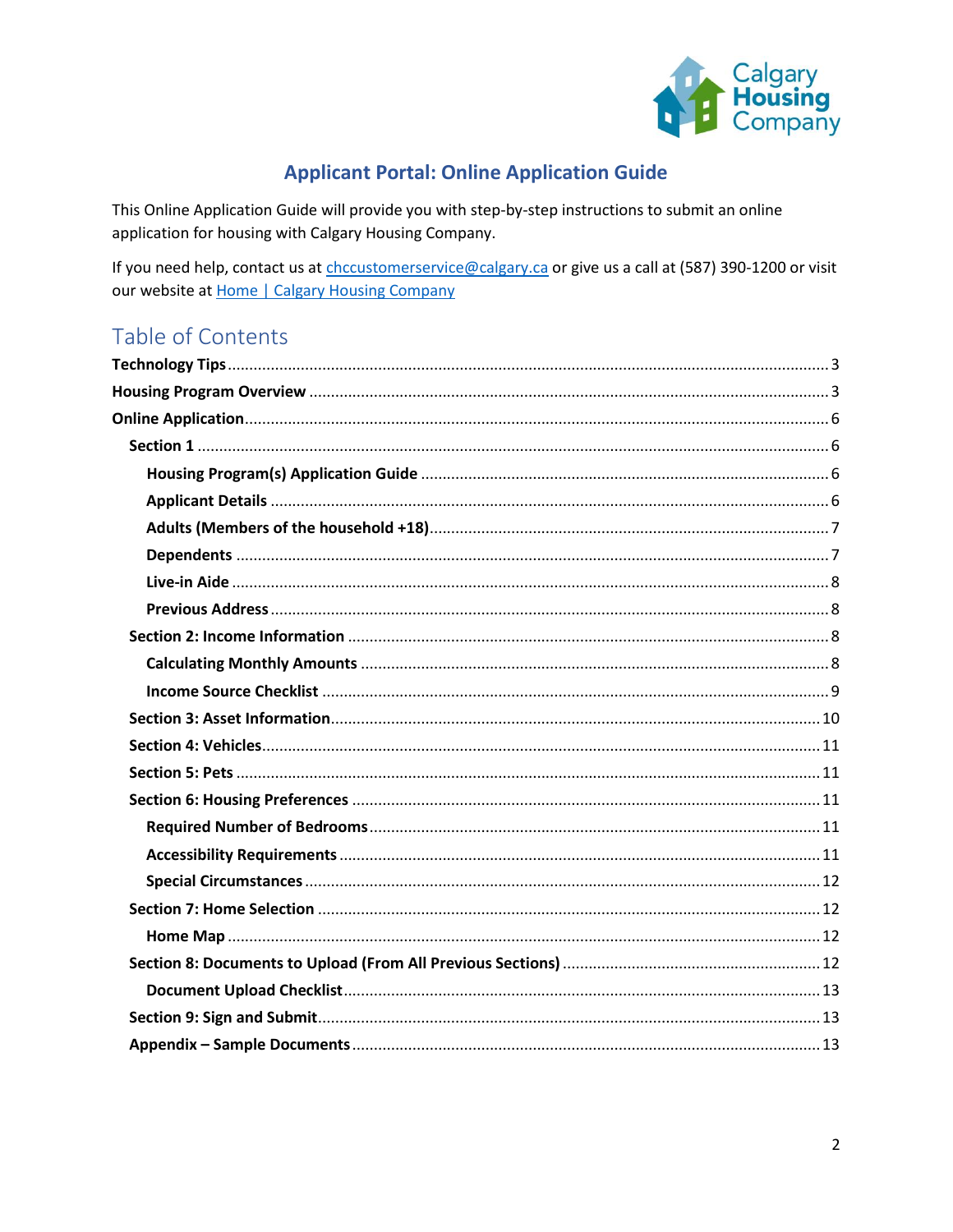

# <span id="page-2-0"></span>Technology Tips

- $\checkmark$  Remember to Save and Continue as you go.
- $\checkmark$  You can leave and come back to complete the application at any time remember to hit Save and Continue.
- ✓ While the portal works on all internet browsers, Google Chrome is recommended for the best experience.

## <span id="page-2-1"></span>Housing Program Overview

Calgary Housing Company offers a number of different programs to meet the housing needs of low and moderate income Calgarians.

#### *Community Housing*

Community Housing programs are Rent-Geared-To-Income, meaning your rent is calculated at 30% of eligible income.

Households applying to Community Housing must meet the following eligibility:

| <b>Bedroom Size</b> | <b>Maximum Income</b> |
|---------------------|-----------------------|
| <b>Bachelor</b>     | \$36,500              |
| 1 Bedroom           | \$43,500              |
| 2 Bedroom           | \$53,500              |
| 3 Bedroom           | \$58,500              |
| 4+ Bedroom          | \$72,500              |

1. Income must be below Income Thresholds

\*Income Thresholds are determined by the Government of Alberta and set annually.

- 2. Must have household assets of less than \$25,000. Assets include, but are not limited to:
	- a. Bank Accounts
	- b. Investments (Excluding RRSP's, RESP's, RDSP's)
	- c. Equity in Property
	- d. Car's your first vehicle is exempt. (Equity in your second and subsequent vehicles is included based on current Canadian Red Book value).
		- i. Work vehicles are exempt
- 3. Must be a Canadian Citizen, Permanent Resident or Government of Canada sponsored Refugee or have applied for Refugee Status and received confirmation of acceptance of Immigration Status.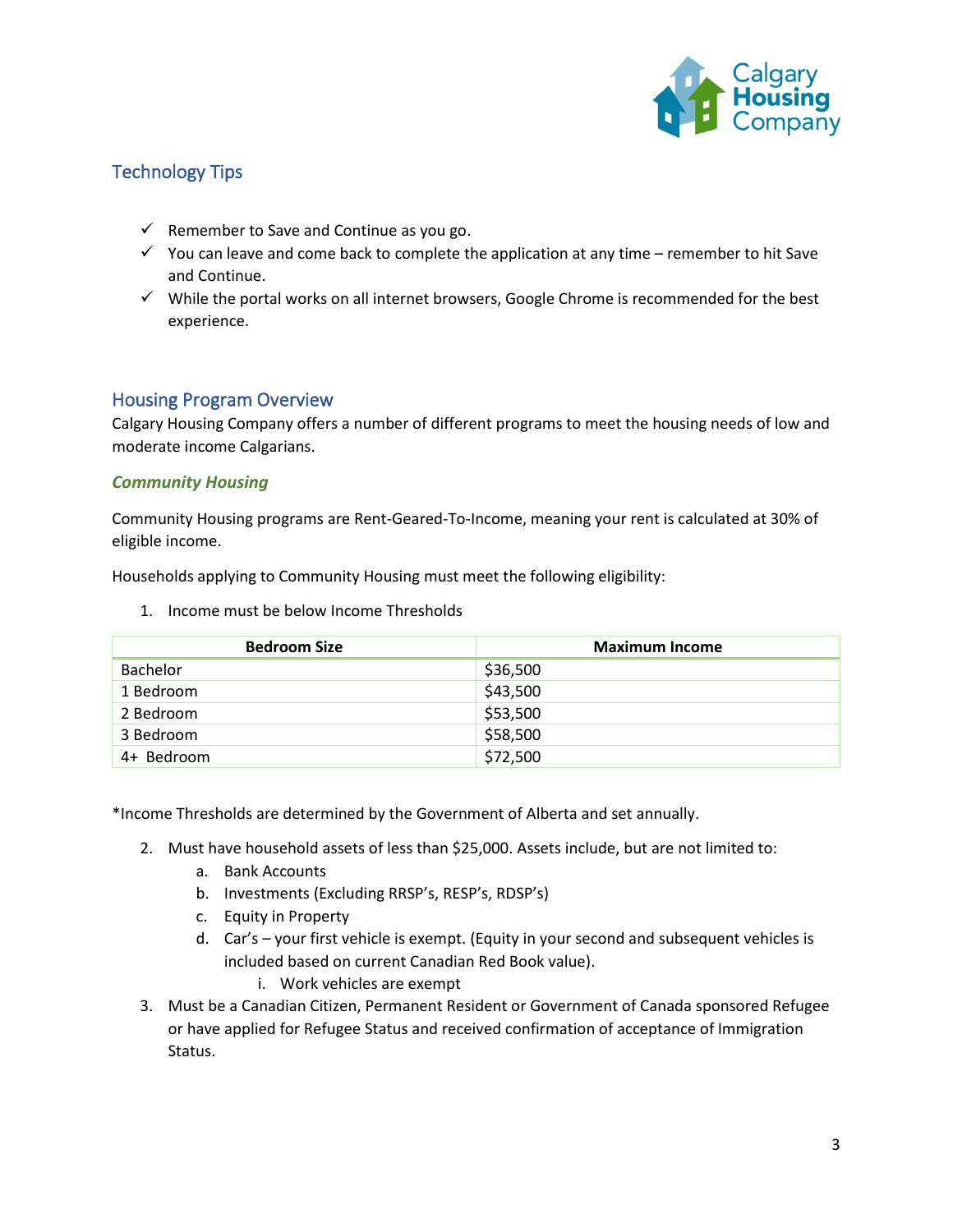

Community Housing Programs require an Annual Eligibility Review to determine continued eligibility for the program, as well as an Annual Rent Review where your rent may change if your income has changed.

There is a waiting list for Community Housing Programs.

To apply for Community Housing, you must submit an Online Application. Please visit [calgaryhousingcompany.com/apply-for-subsidized-housing](https://calgaryhousingcompany.org/apply-for-subsidized-housing/) to start this process.

## *Affordable Housing*

Affordable Housing Programs are a Set Rent Program – meaning your rent is a flat rate and not calculated as a percentage of income. For example – the rent may be set at \$600/month.

Rents are typically 30% below average market rents.

Eligibility for the Affordable Housing Program is:

1. Income must be below Income Thresholds

| <b>Bedroom Size</b> | <b>Maximum Income</b> |
|---------------------|-----------------------|
| Bachelor            | \$36,500              |
| 1 Bedroom           | \$43,500              |
| 2 Bedroom           | \$53,500              |
| 3 Bedroom           | \$58,500              |
| 4 Bedroom           | \$72,500              |

\*Income Thresholds are determined by the Government of Alberta and set annually.

2. Must be a Canadian Citizen, Permanent Resident or Government of Canada sponsored Refugee or have applied for Refugee Status and received confirmation of acceptance of Immigration Status.

There is a waiting list for Affordable Housing Programs. Program spaces are filled through CHC's prequalification list. To apply for Affordable Housing, you must submit an Online Application.

#### *Rental Assistance Benefit*

The Rental Assistance Benefit Program (RAB) provides a monthly rental benefit for recipients living in market rental housing in Calgary, Airdrie and Cochrane. Calgary Housing administers this benefit to the participants to pay to their landlords. The RAB program has a maximum subsidy of \$750 per month depending on the family income.

Eligibility for the Rental Assistance Benefit Program is:

3. Income must be below Income Thresholds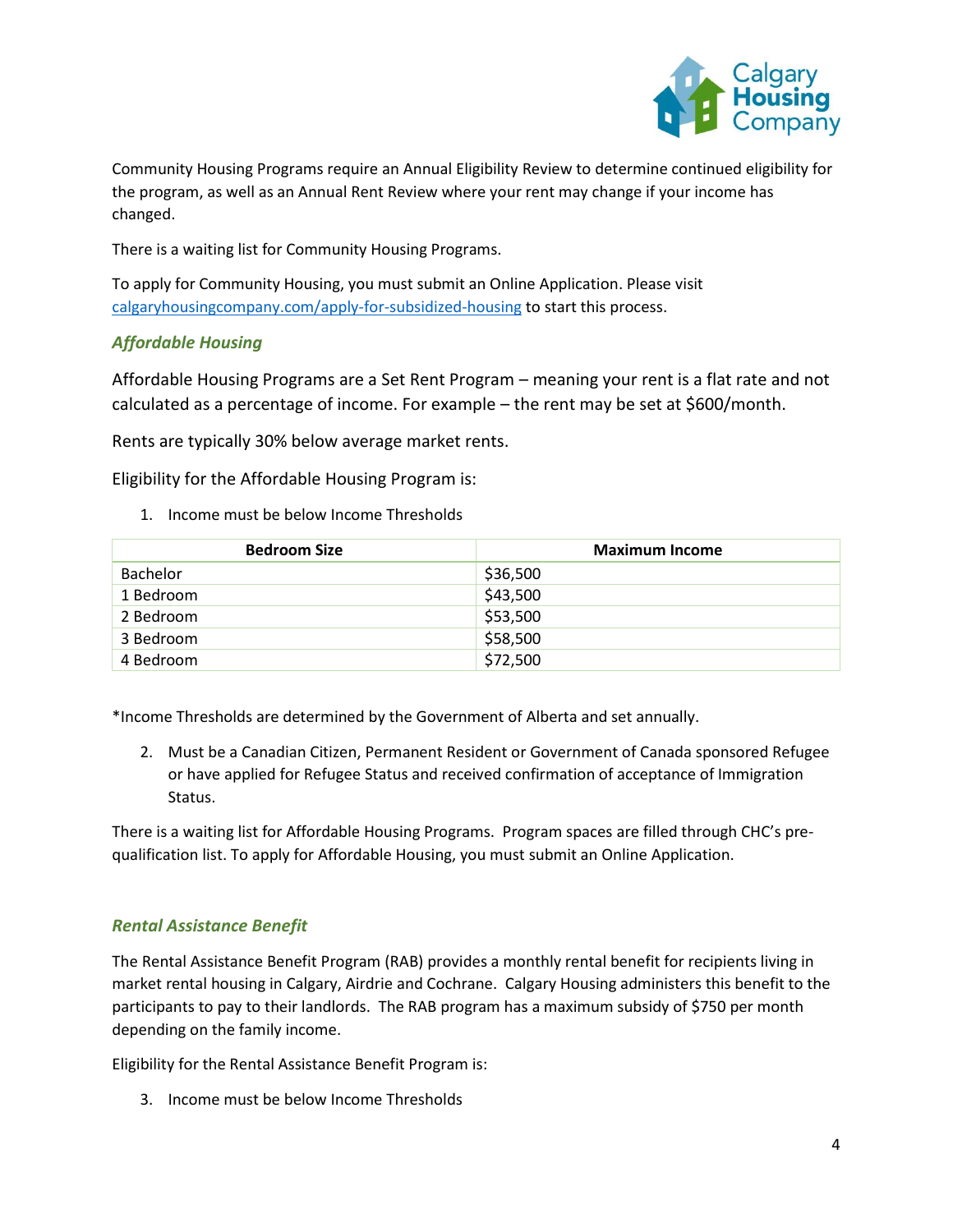

| <b>Bedroom Size</b> | <b>Maximum Income</b> |
|---------------------|-----------------------|
| <b>Bachelor</b>     | \$36,500              |
| 1 Bedroom           | \$43,500              |
| 2 Bedroom           | \$53,500              |
| 3 Bedroom           | \$58,500              |
| 4 Bedroom           | \$72,500              |

\*Income Thresholds are determined by the Government of Alberta and set annually.

4. Must be a Canadian Citizen, Permanent Resident or Government of Canada sponsored Refugee or have applied for Refugee Status and received confirmation of acceptance of Immigration Status.

There is a waiting list for the Rental Assistance Benefit Program. Program spaces are filled through CHC's pre-qualification list. To apply for the Rental Assistance Benefit, you must submit an Online Application.

#### *Temporary Rental Assistance Benefit*

The Temporary Rental Assistance Benefit (TRAB) is a two-year benefit program for working households or for those in between employment living in Calgary. The TRAB benefit is designed to support households who may have trouble receiving priority for regular Rental Assistance Benefit (RAB) or community housing but still need help making their housing affordable.

Eligibility for the Temporary Rental Assistance Benefit Program is:

1. Income must be below Income Thresholds

| <b>Bedroom Size</b> | <b>Maximum Income</b> |
|---------------------|-----------------------|
| <b>Bachelor</b>     | \$36,500              |
| 1 Bedroom           | \$43,500              |
| 2 Bedroom           | \$53,500              |
| 3 Bedroom           | \$58,500              |
| 4 Bedroom           | \$72,500              |

\*Income Thresholds are determined by the Government of Alberta and set annually.

- 2. Must be a Canadian Citizen, Permanent Resident or Government of Canada sponsored Refugee or have applied for Refugee Status and received confirmation of acceptance of Immigration Status.
- 3. Must be or have been employed within the past two years.
- 4. Must not be in receipt of Income Support (AB Works) or Assisted Income for the Severely Handicapped (AISH).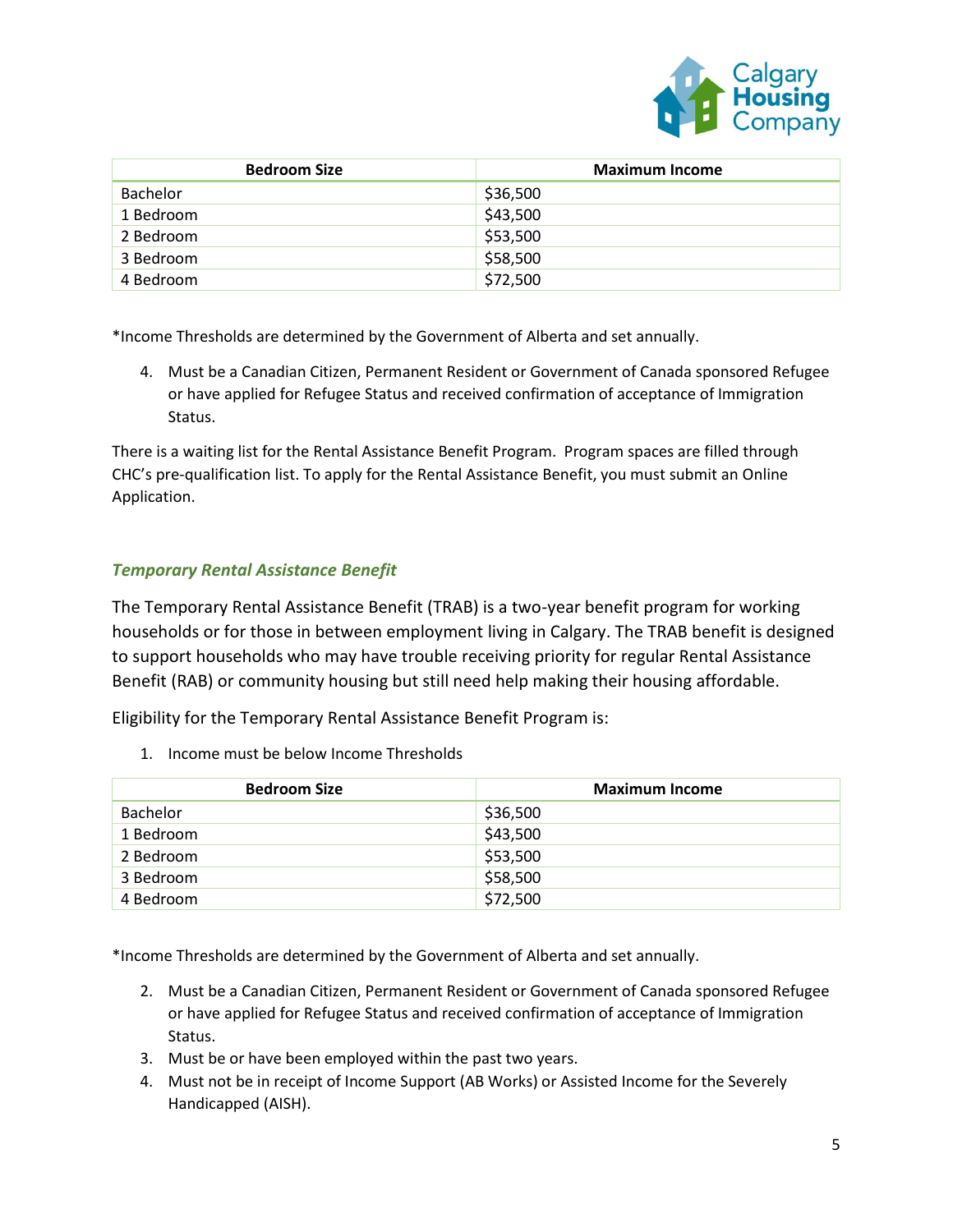

There is a waiting list for the Temporary Rental Assistance Benefit program. Program spaces are filled through CHC's pre-qualification list. To apply for Affordable Housing, you must submit an Online Application.

#### *Near Market Housing*

Near Market programs are 10% below average market rents. There is no waiting list for these units, and they can be accessed by visin[g www.rentfaster.ca](http://www.rentfaster.ca/) and searching "Calgary Housing Company" in the keyword search under the "Filters" tab.

Near Market units are a critical program for Calgary Housing Company as the rent revenue from this program supports other housing programs which provide subsidized and lower rents to our community.

# <span id="page-5-0"></span>Online Application

## <span id="page-5-1"></span>Section 1

#### <span id="page-5-2"></span>Housing Program(s) Application Guide

#### <span id="page-5-3"></span>Applicant Details

Fill out this section for the main applicant, including:

- Name and birthday (ensure your name is written as it appears on your government issued identification).
- Address and contact information.
- Citizenship status.
	- o Provide a copy of the Government of Canada "Confirmation of Permanent Residence" document (Landed Immigrant Papers) for any members of the household who are Permanent Residents.
	- o You will upload these documents in the final section of the application process.
- Student status
	- $\circ$  Provide proof of school enrollment for all members of the household 15 years and older.
	- $\circ$  You will need to upload proof of enrollment in the final section of the application process.
- Current Living Situation.
- Contact information for your landlord if you are currently renting.
- Alternate contact information if we are unable to reach you.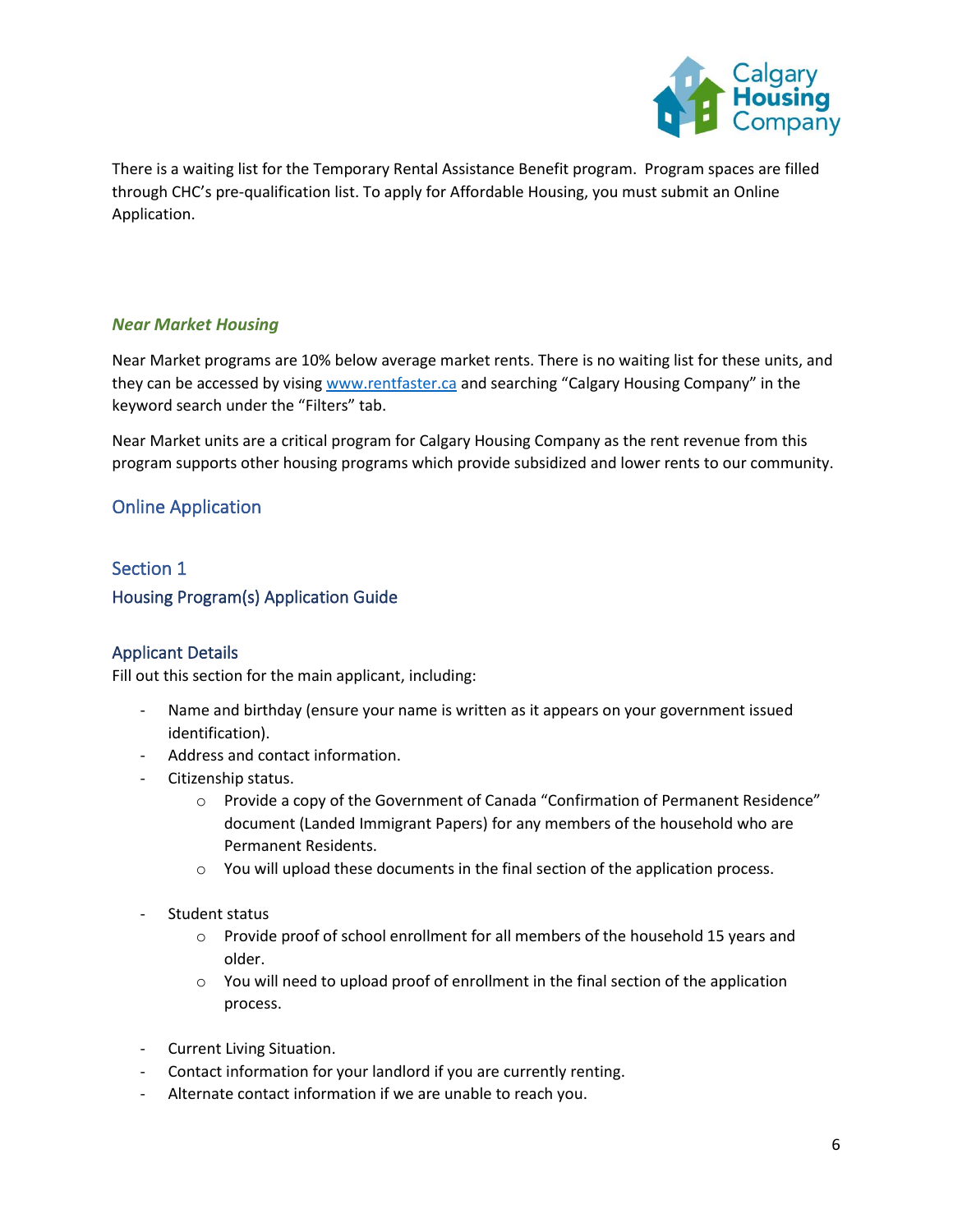

# <span id="page-6-0"></span>Adults (Members of the household +18)

Please fill out this section for all other members of the household that are 18 years of age and older:

- Name and birthday (ensure your name is written as it appears on your government issued identification).
- Address and contact information.
- Citizenship status.
	- $\circ$  Provide a copy of the Government of Canada "Confirmation of Permanent Residence" document (Landed Immigrant Papers) for any members of the household who are Permanent Residents.
	- $\circ$  You will upload these documents in the final section of the application process.
- Student status
	- $\circ$  Provide proof of school enrollment for all members of the household 15 years and older.
	- $\circ$  You will need to upload proof of enrollment in the final section of the application process.
- Current Living Situation.
- Contact information for your landlord if you are currently renting.
- Alternate contact information if we are unable to reach you.

#### <span id="page-6-1"></span>**Dependents**

Please fill out this section for all other members of the household who are under the age of 25.

\*A dependent is defined as an individual who is 25 years of age or less and is related by blood, adoption or marriage or by virtue of an adult interdependent relationship to another member of the household. Or a member of the household who is considered a dependent under the Income Tax Act of Canada.

- Name and birthday (ensure your name is written as it appears on your government issued identification).
- Citizenship status
	- $\circ$  Provide a copy of the Government of Canada "Confirmation of Permanent Residence" document (Landed Immigrant Papers) for any members of the household who are Permanent Residents.
	- $\circ$  You will upload these documents in the final section of the application process.
- Student status
	- $\circ$  Provide proof of school enrollment for all members of the household 15 years and older.
	- $\circ$  You will upload proof of enrollment in the final section of the application process.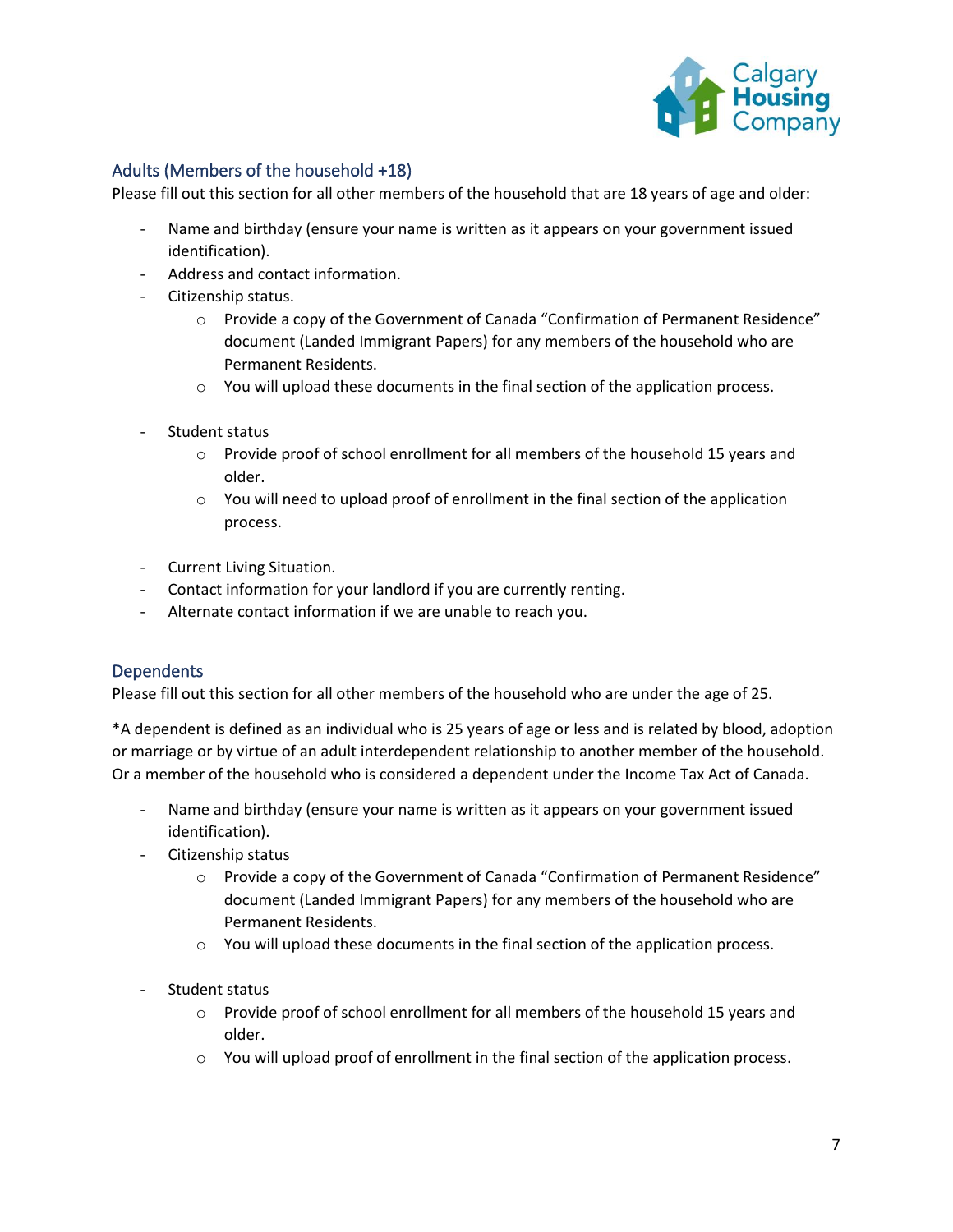

# <span id="page-7-0"></span>Live-in Aide

Fill out this section if there is a Live-In Aide in the household. A Live-In Aide is someone who lives with you, takes care of a member of the household, is paid, and is required to live as a member of the household to provide services or assistance that enable other members of the household to be functionally independent (defined in the Social Housing Accommodation Regulation). A Live-In Aide must be approved by Calgary Housing Company.

#### <span id="page-7-1"></span>Previous Address

Fill out this section with details on your previous address. This information may be used for an additional landlord reference check.

# <span id="page-7-2"></span>Section 2: Income Information

Fill out this section with income information for all members of the household over the age of 15. For members of the household between 15 and 64 years old, you will need to:

- Indicate all sources of income received by all household members AND
- Provide the most recent required documents for each source of income (see checklist below).

You will upload this at the end of the application. If there are any members of the household 65 years or older, you will need to:

- Provide the most recent Notice of Assessment from Canada Revenue Agency showing the amount on line 15000 (see sample document). You will upload this at the end of the application OR
- Indicate all sources of income and provide the most recent required documents for each source of income (see checklist below). You will upload this at the end of the application.

#### <span id="page-7-3"></span>Calculating Monthly Amounts

For each income source, the Applicant Portal will ask you to enter the monthly amount you receive.

Please calculate and enter the monthly amount as follows:

- **Weekly income sources** (e.g. Employment Insurance): Multiply the weekly amount by 52, then divide by 12. This will give you the monthly amount.
- **Quarterly income sources** every 3 months (e.g. GST Credit; Alberta Child and Family Benefit): Divide the quarterly amount by 3. This will give you the monthly amount.
- **Annual income sources** (e.g. Notice of Assessment Line 15000): Divide the annual amount by 12. This will give you the monthly amount.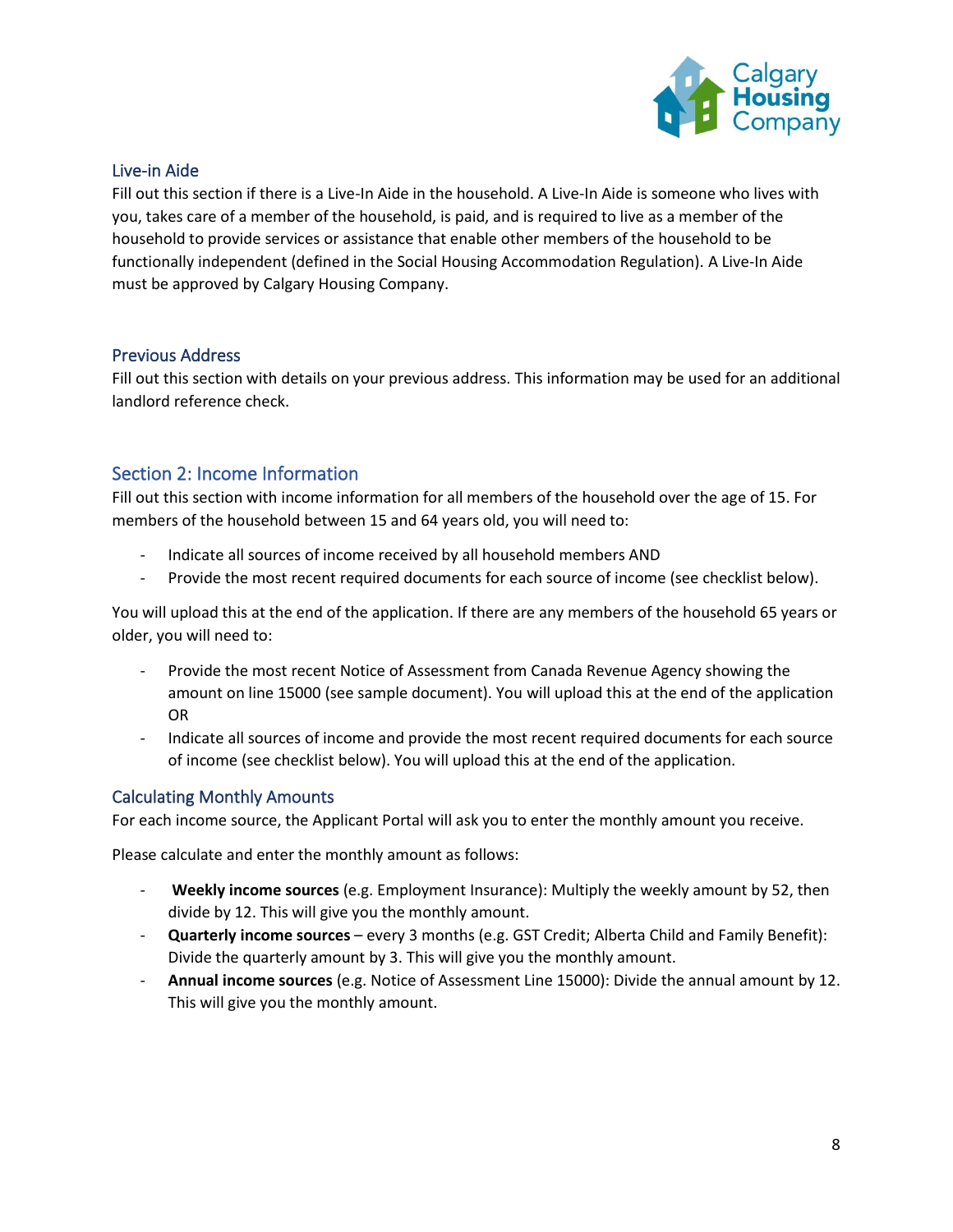

# <span id="page-8-0"></span>Income Source Checklist

| <b>Income Source</b>                                                                                         | <b>Supporting Documents</b>                                                                                                                                                                                                                                                                                                       |
|--------------------------------------------------------------------------------------------------------------|-----------------------------------------------------------------------------------------------------------------------------------------------------------------------------------------------------------------------------------------------------------------------------------------------------------------------------------|
| Income Supports (e.g. Alberta<br>Workers Social Assistance, or<br>Learner Income Supports                    | Alberta Works or Income Support budget showing amount including<br>$\overline{\phantom{0}}$<br>Core Shelter amount (see sample document) AND<br>Learner Income Support or Skills Investment Bursary Notice of<br>Assessment showing start and end date and full amount of student<br>funding if applicable (see sample document). |
| Assured Income for the<br>Severely Handicapped (AISH)                                                        | AISH Health/Medical Budget Benefit card showing amount and<br>$\qquad \qquad \blacksquare$<br>household members (see sample document).<br>If you are receiving CPP disability, please provide documentation<br>showing gross monthly amount.                                                                                      |
| Refugee Resettlement<br>Assistance Program                                                                   | Immigration, Refugees and Citizenship Canada documentation with start<br>$\qquad \qquad \blacksquare$<br>and end date and amount per month (see sample document).                                                                                                                                                                 |
| <b>GST Tax Credit</b>                                                                                        | Government Benefits Notice from Canada Revenue Agency (see sample<br>$\overline{a}$<br>document).                                                                                                                                                                                                                                 |
| <b>Government Family Support</b><br>(e.g. kinship care, foster care,<br>Child and Youth Support<br>program)  | Documentation from government showing breakdown of amount<br>$\overline{\phantom{0}}$<br>received.                                                                                                                                                                                                                                |
| <b>Employment Income</b>                                                                                     | Full calendar month of paystubs (e.g. May $5 -$ June 5) with pay dates in<br>$\overline{\phantom{0}}$<br>the same month (see sample document) OR<br>Documents from employer showing monthly gross amount.<br>$\qquad \qquad \blacksquare$                                                                                         |
| <b>Employment Insurance</b>                                                                                  | My Current Claims from My Service Canada Account including start and<br>$\overline{\phantom{a}}$<br>end dates and weekly gross amounts (see sample document) AND<br>Record of Employment (if available) (see sample document).<br>$\qquad \qquad \blacksquare$                                                                    |
| Self-employment or business<br>income (including income from<br>driving a taxi/Uber or owning a<br>business) | Financial statement for one month's income completed by an<br>$\qquad \qquad -$<br>accountant OR<br>Statement of Income and Expenses form on our website.                                                                                                                                                                         |
| Canada Pension Plan (including<br>survivor, children or disability<br>benefits)                              | My Service Canada payment printout (see sample document), OR<br>$\overline{\phantom{0}}$<br>TAAP) OR<br>Canada Pension Plan Form on our website.                                                                                                                                                                                  |
| Old Age Security (OAS)/<br><b>Guaranteed Income</b><br>Supplement (GIS)                                      | My Service Canada payment printout (see sample document), OR<br>$\overline{\phantom{a}}$<br>T4A (OAS) OR<br>$\qquad \qquad \blacksquare$<br>Canada Pension Plan Form on our website.<br>$\overline{\phantom{a}}$                                                                                                                  |
| Alberta Seniors Benefit                                                                                      | Documentation from government showing gross amount per month OR<br>-<br>5007 (Statement of Benefits) OR<br>Alberta Seniors Benefit form on our website.<br>$\overline{a}$                                                                                                                                                         |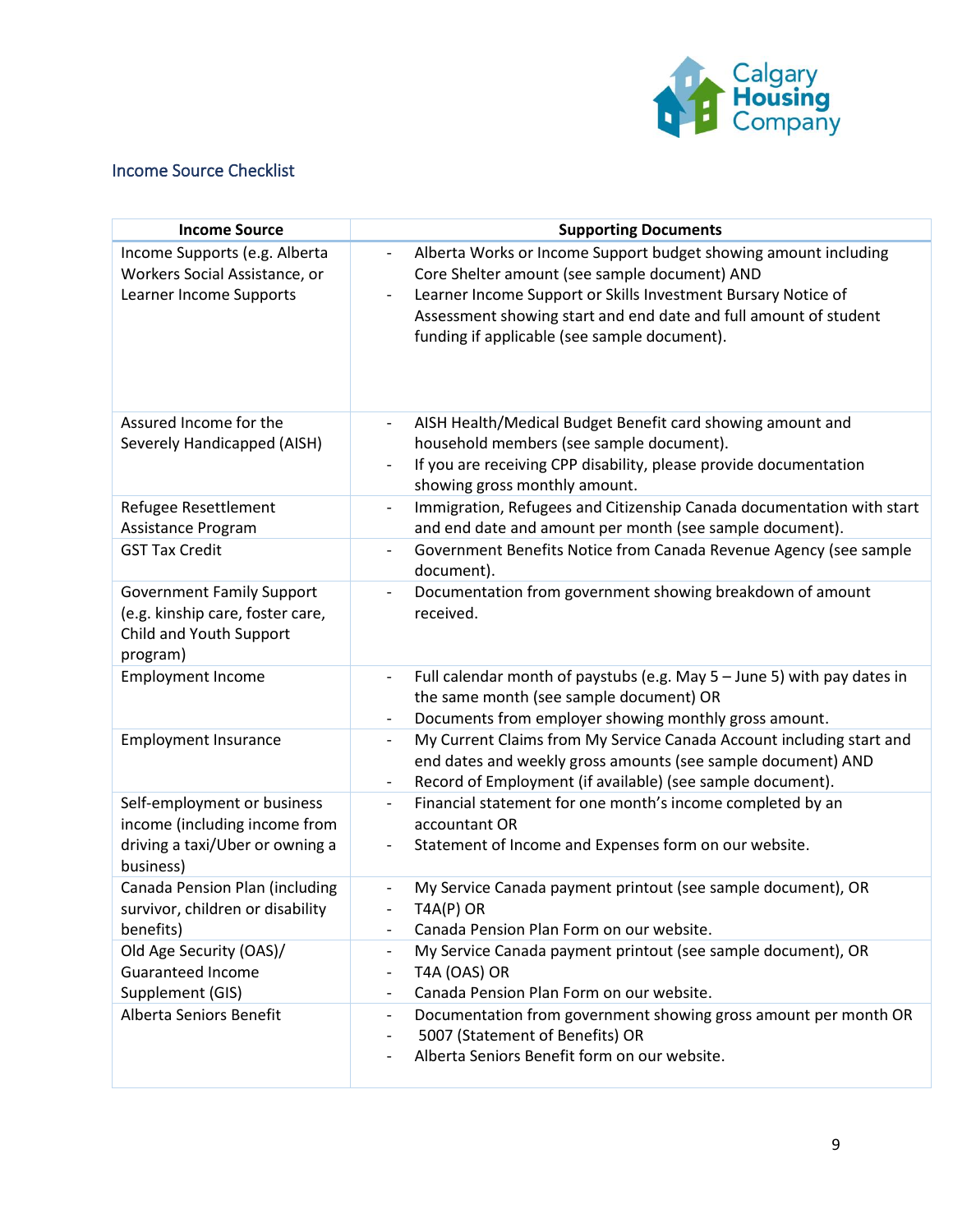

| <b>Private Pension</b>                                                        | Documentation from pension provider or annual or monthly gross<br>income OR<br>T5007 (Statement of Benefits) OR<br>$\overline{\phantom{0}}$<br>Alberta Seniors Benefit form on our website.                                 |
|-------------------------------------------------------------------------------|-----------------------------------------------------------------------------------------------------------------------------------------------------------------------------------------------------------------------------|
| Investments                                                                   | Financial Statement showing interest earned OR<br>$\overline{\phantom{0}}$<br>T5 (Statement of Investment).<br>$\overline{\phantom{a}}$                                                                                     |
| <b>Child Support</b>                                                          | Creditor Statement of Account from Maintenance Enforcement OR<br>Court order or agreement OR<br>$\overline{\phantom{0}}$<br>Letter from parent paying support.<br>$\overline{\phantom{a}}$                                  |
| Partner/Spousal Support                                                       | Creditor Statement of Account from Maintenance Enforcement (see<br>sample document) OR<br>Court order or agreement OR<br>$\overline{\phantom{0}}$<br>Letter from partner/spouse paying support.<br>$\overline{\phantom{0}}$ |
| <b>Student Loans</b>                                                          | Documentation from Alberta Student Aid showing full amount received<br>$\overline{\phantom{0}}$<br>and end date (see sample document).                                                                                      |
| <b>Treaty/Band Funding</b>                                                    | Documentation with funding amount including start and end date.<br>$\overline{\phantom{0}}$                                                                                                                                 |
| <b>Workers Compensation Board</b><br>(WCB) Income                             | Documentation from WCB with amount and start and end date (see<br>$\overline{\phantom{0}}$<br>sample document).                                                                                                             |
| Short or Long Term Disability<br>Income                                       | Long term: Documentation from insurance provider of annual or<br>monthly gross income.<br>Short term: Documentation from employer indicating benefit amount<br>and start and end date.                                      |
| Support from Family or Friends                                                | Signed and dated letter from family member or friend providing support<br>$\overline{\phantom{0}}$<br>with amount per month.                                                                                                |
| Other (e.g. Canada Recovery<br>Benefit; Canada Emergency<br>Response Benefit) | Please explain and provide proof of income.                                                                                                                                                                                 |
| No Sources of Income                                                          | You do not need to provide any documents.                                                                                                                                                                                   |

# <span id="page-9-0"></span>Section 3: Asset Information

Fill out this section with asset information for all members of the household who are over the age of 15. Provide the value or dollar amount for each of the following assets. Note you will need to provide proof for each of these assets. You will upload these at the end of the application.

- Money in a chequing or savings account
- Stocks, Bonds, GICs
- Property (e.g. land or home that you own)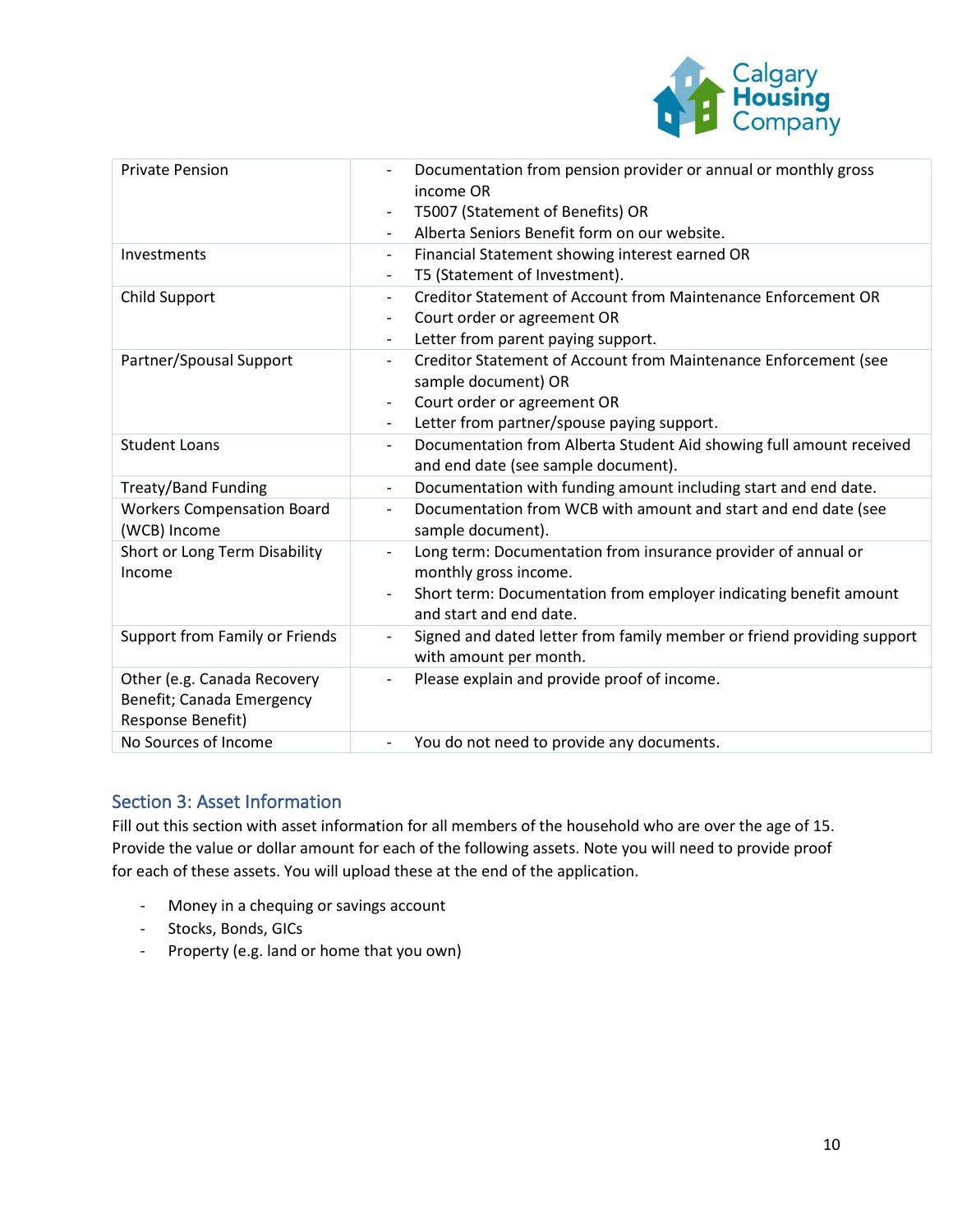

# <span id="page-10-0"></span>Section 4: Vehicles

Complete this section if you have any vehicles. We need to know how many vehicles your household has and their value because it may affect your point score and eligibility.

Describe all vehicles that you or your household owns or leases and provide proof of financing for vehicles that are leased. You will upload this at the end of the application.

# <span id="page-10-1"></span>Section 5: Pets

Fill out this section if you have a pet or Service Animal that will be living with you.

# <span id="page-10-2"></span>Section 6: Housing Preferences

## <span id="page-10-3"></span>Required Number of Bedrooms

Bedroom requirements are set by the Government of Alberta based on the number, age, and gender of people in your household.

Calgary Housing Company must follow these rules to ensure everyone is adequately housed. Even if you are willing to have a different number of bedrooms than the Bedroom Calculator says, we must follow the Government of Alberta bedroom requirements.

Note: These requirements do not allow children over the age of 5 to share a bedroom with someone of a different gender.

#### <span id="page-10-4"></span>Accessibility Requirements

Fill out this section if any members of the household require an accessible home. The levels of accessibility is defined in the portal.

Only certain buildings have accessible units.

Accessible (barrier-free) homes have accessible building entrances without steps or changes in level, wider clearances and doorways within the home, barrier-free showers or tubs with handheld showerheads and may have lowered kitchen and bathroom counters.

Not every barrier-free home will have every barrier-free design element as everyone has different needs.

<span id="page-10-5"></span>If you have questions or would like assistance, please call our Customer Service Centre at 587-390-1200.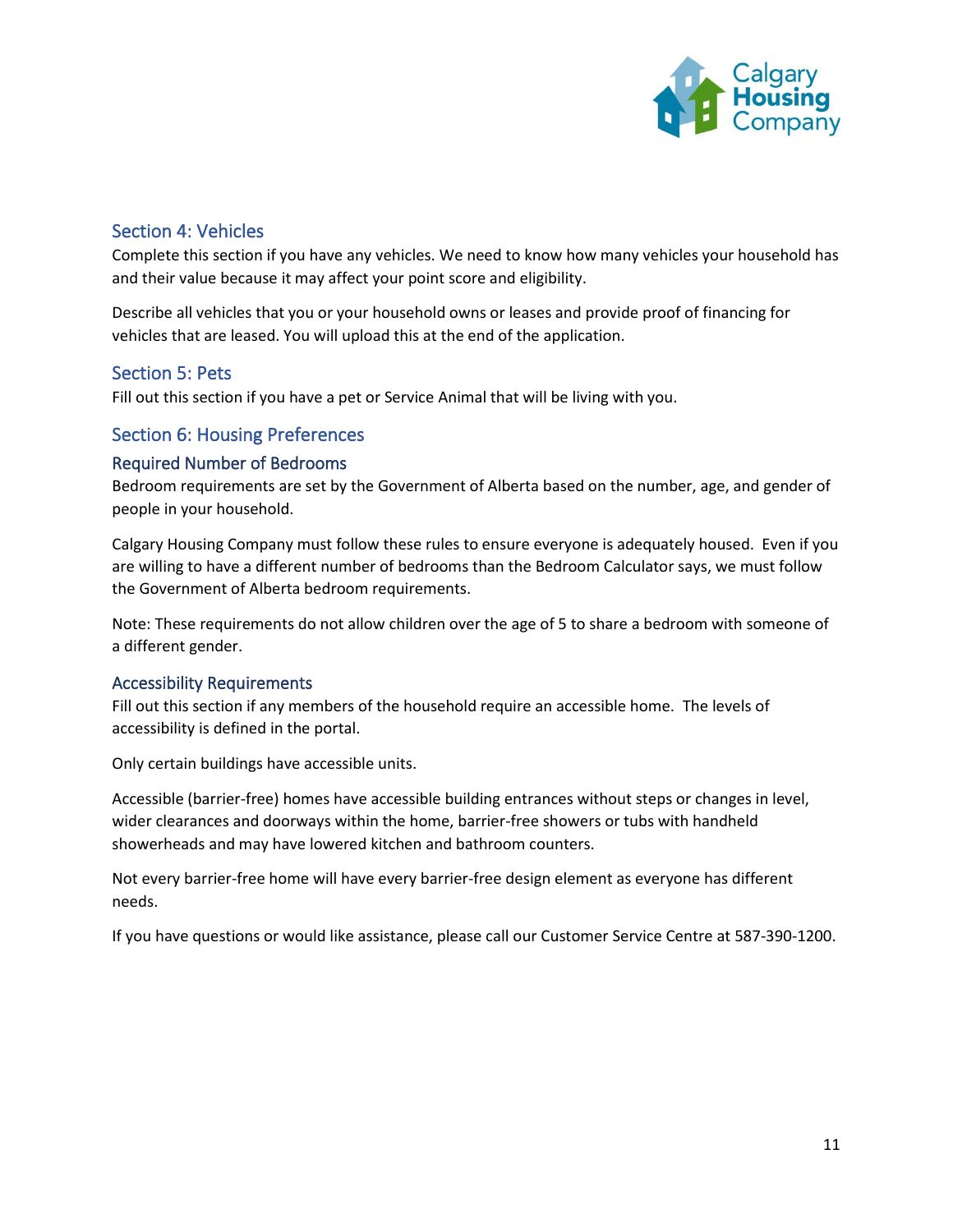

# Special Circumstances

Fill out all questions in this section.

It is important to check off any situations that apply to you because they may affect your eligibility, point score, and place on the priority list:

- An additional child is expected in the near future (e.g. birth, adoption).
- Have been served a notice to vacate or been evicted (Provide a copy of your notice to vacate. You will upload this at the end of the application).
- Fleeing family or other violence or abuse.
- Experiencing homelessness or at risk of homelessness.
- About to be released from a program or facility and have nowhere to live.
- Living in a shelter/hotel/motel.
- Moving because of medical reasons and must be in Calgary.
- Accommodation is not accessible or adaptable for the physical circumstances of a member of the household (e.g. the home is not wheelchair accessible, entrance has a step etc.).
- Living in housing dangerous to health or safety (e.g.: broken doors, lights not working, Alberta Health Services has been to your home) (Provide a copy of the Alberta Health Services Environmental Health Report. You will upload this at the end of the application).
- Graduating from a Housing First program. Provide a copy of your graduation letter. You will upload this at the end of the application.
- Living with family or friends on a temporary basis.

# <span id="page-11-0"></span>Section 7: Home Selection

#### <span id="page-11-1"></span>Home Map

View the homes on the Housing Map that meet your housing criteria.

The homes you can see on the map are based on the information you provided in earlier sections of the application (e.g. accessible home, housing program type).

If you change your information in the application, the list of homes you see here may change. You can view homes on the Housing Map in two ways:

1. Click on the blue pins of individual buildings. OR

2. Click on "Draw a search area" in the top right corner of the map to view all buildings in an area.

# <span id="page-11-2"></span>Section 8: Documents to Upload (From All Previous Sections)

In this section you will upload the supporting documents from all previous sections of the application.

If you do not upload all required documents, your application will not be eligible.

Take a photo or scan each required document and upload it into the Applicant Portal using your mobile phone or computer.